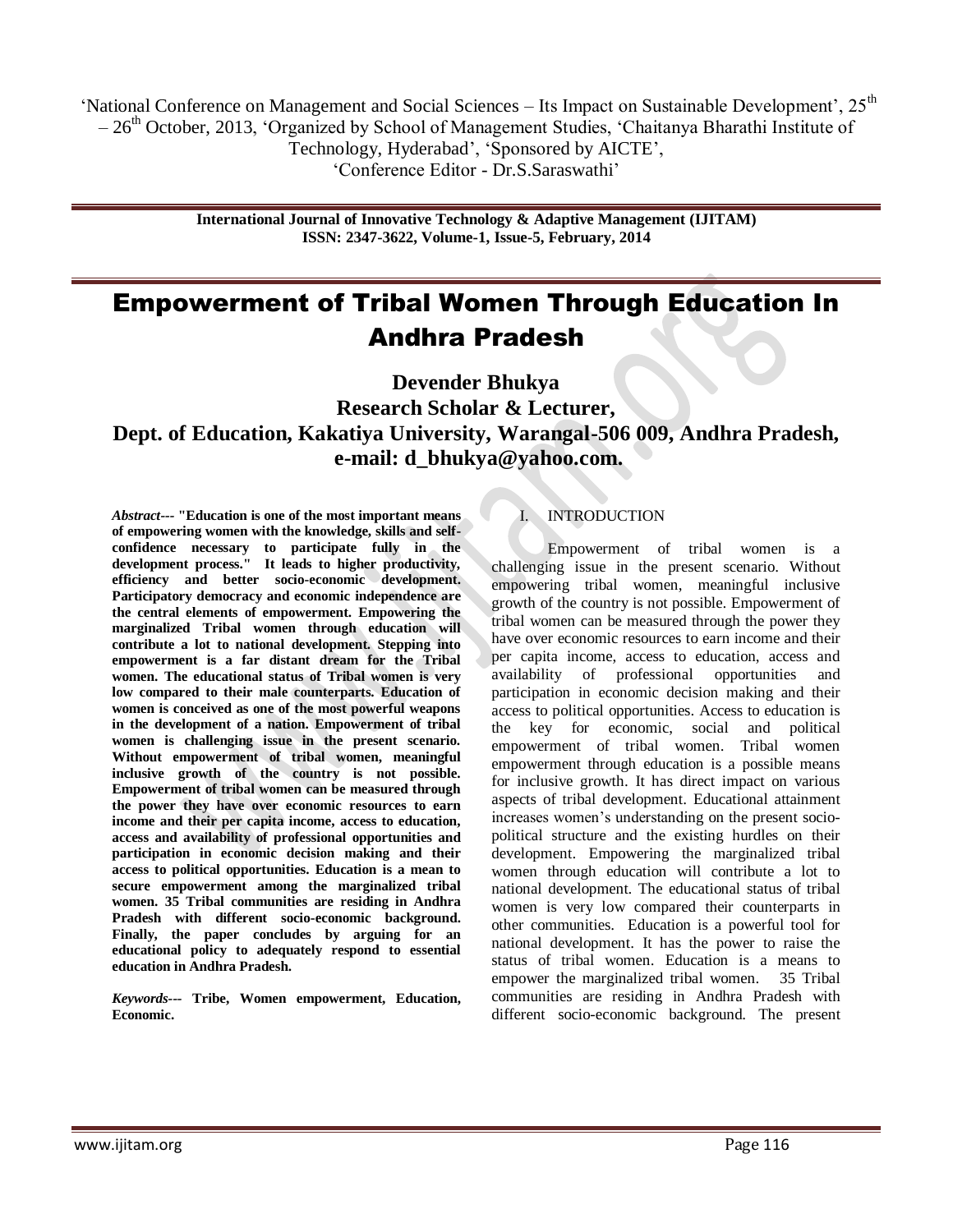topic makes an attempt to analyse the current educational status of tribal women in Andhra Pradesh and the role of education in empowering the tribal women in Andhra Pradesh.

## **Women Empowerment**

 Empowering women is to increase their control over the decisions that affect their lives both within and outside the household. Women are a major force behind people"s participation, in the life of society today, not only do they comprise the majority of those excluded from participation but they play a leading role in the emergence of groups, organizations and movement, worldwide and are becoming increasingly active in their communities, governments and the international arena (Karl, 1995). Women gain greater share of control over many resources such as knowledge, information, ideas including financial resources that involved access to money and control over decision making in the home, community, society and nation through empowerment (Kulshreshtha, 2010). Empowerment in the context of women"s development is a way of challenging and overcoming barriers in a women"s life through which she enhances her ability to shape her life and environment. It is an active, multidimensional process, which enables women to realize her full identity and power in all spheres of life. Mahatma Gandhi rightly commented that "when a man is educated, an individual is educated; when women is educated, a family and a country are educated"

# **Education and Empowerment**

The opening up of the economy by the forces of liberalization has resulted in a world order where "survival of fittest" has become the norm of the day, even for the marginalized. In the post liberalization economy where survival is more significant than existence, this part enquires whether the education given to women in Andhra Pradesh has empowered women in all spheres of society so as to survive in the market oriented new world order. The impact of the forces of liberalization had diverse patterns in various sectors and regions of the Indian economy.

Education is central to the process of empowerment, since consciousness raising essentially a process of education. Education, in the context of empowerment is a weapon of great potency, as it provides exposure and access to new ideas and way of thinking, and triggered a demand for change. In the absence of education that is relevant to existing knowledge and real needs, women are unable to get access to formal sector jobs, make career advancement, participate in decision making at all levels, and be represented in government and gain political influence.

educational attainment is associated with the empowerment of women (UN, 2004). Educated women become more affective at improving their own wellbeing and their family"s welfare. They are better equipped to extract the most benefit from available services and existing opportunities, and to generate alternative opportunities, roles and support structures. These empowering effects of women's education are manifested in a variety of ways, including increased income earning potential, ability to bargain for resources within the household, decision making autonomy, control over their own sexuality, and participation in public life (Jose and Thampy 2006).

Data around the world shows that increased

# **Scheduled Tribes of Andhra Pradesh**

The 2011 census reveals that the total tribal population of Andhra Pradesh is 59, 18,073. Traditionally the Chenchus in the Nallamalais are food gatherers and hunters. The Lambadas are traditionally the cattle breeders. While a majority of tribal groups inhabiting the Scheduled Areas are agriculturists, the Khonds, Konda Reddis and Savaras are largely shifting cultivators. The Yeruulas pursue a variety of occupations ranging from basket making to sooth saying, while the Yanadis living in the countryside are engaged in fishing, snake catching, crop watching etc. The tribes of Andhra Pradesh can be classified into different groups on the basis of their geoethnic milieu.

The scenario in the tribal areas has been fast changing in the wake of culture contact on unprecedented scale with the development of communications and transport in the tribal areas. While the process of acculturation is paving way of socio-cultural integration of tribal"s with larger groups of the society, there is also a danger of obliterating the rich cultural heritage and institutions of positive value. The dynamics of acculturation may result in group maladjustment and disorganization. The rich cultural heritage of various tribal groups may soon become a thing of the past. Since the process of acculturation cannot be halted it is considered imperative to study and record various facets of socio-cultural life of all the tribal groups of the state.

# **Review of literature**

Empowerment is a word that has been used so often and so widely that its definition has become blurred. Activist groups use the term to rally behind different issues, while academic circles frequently cite the word in scholarly articles. But what do they mean when they say "empowerment" and whom do they want to "empower?" I will discuss these questions by first starting with a brief history of the term.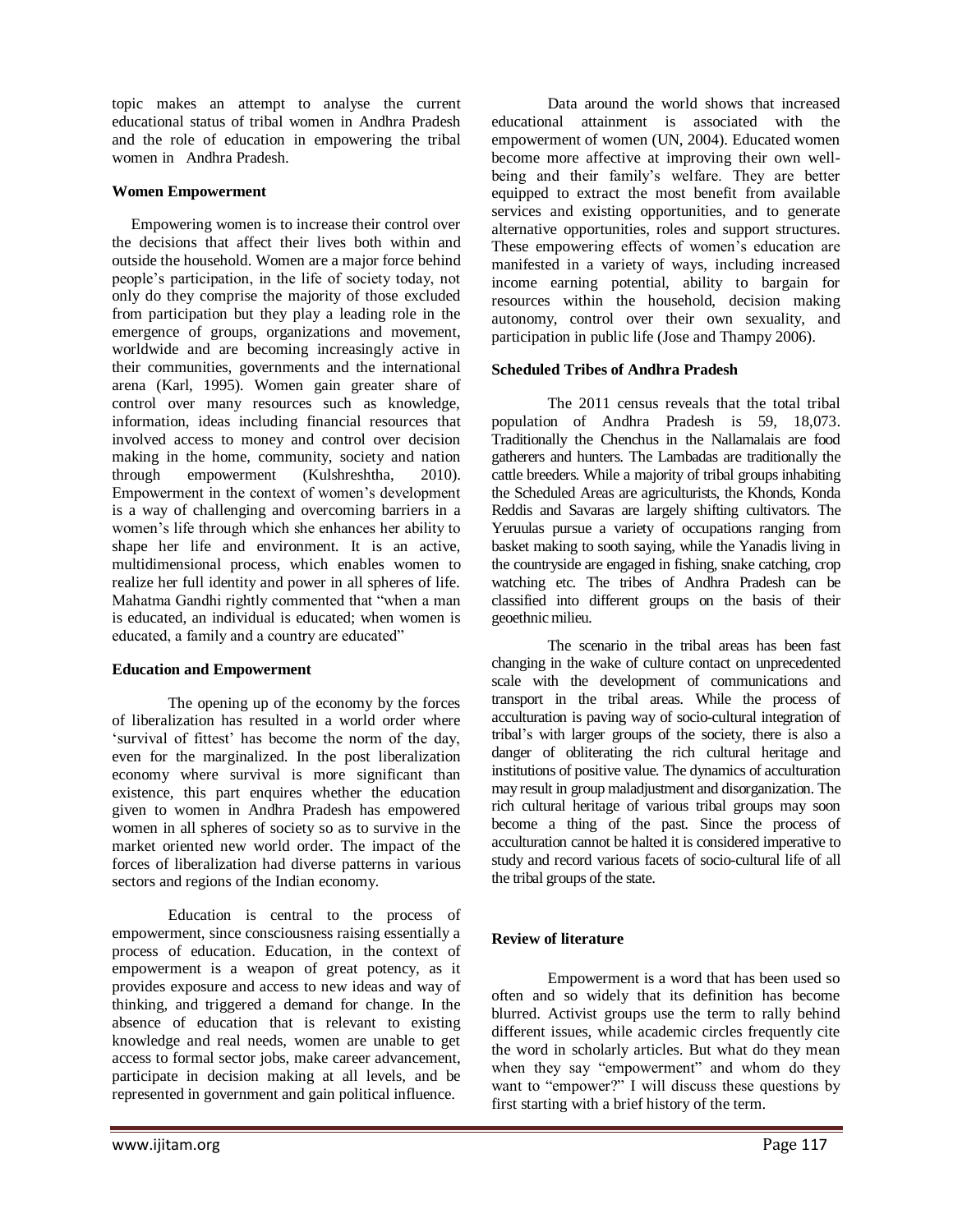In academic literature, the word empowerment first came onto the scene with regards to civil rights. One of the first articles was written in 1975 and called "Toward Black Political Empowerment – Can the System Be Transformed."

Hira and Mugenda (2000) found difference in the ways men and women view money matters, and that women were likely than men to be dissatisfied with their current circumstances and their spending habits. Barber and Odean (2001) indicated that men were more confident than women in making investment decisions; this made men to be overconfident, and leading them to trade more often than women. Derichs – Kunstmann (2006), Philbin, Meier, Huffman and Boverie (1995), suggests that there is an appreciable difference in the way that women and men learn and apply their learning.

#### II. OBJECTIVES

The main objectives of the study are:

- To find out the status of tribal women education.
- To discuss educated tribal women how to communicate others.
- To find out the process of women empowerment.
- To find out tribal women involvement in their community development.

### III. RESULTS AND DISCUSSIONS

#### **Tribal women and education**

Education is essential for tribal women to be able to participate and benefit from the development process. Education can help women to enhance their literacy skills, better hygiene, caring for family health, utilization of their leisure time to develop their vocational skills for their economic enhancement, to fight against exploitation and to conquer the disadvantage and discrimination which they suffer from and that is indeed the greater and foremost empowerment, when women are educated their dependence automatically disappears or at least decreases. Education increases women"s awareness and lead to their overall development, thereby helping the nation to prosper.

The tribal female literacy rate is very low but with the effect of modernization and urbanization and due to the efforts of various missionaries and social workers. Education is being spread over tribal area through constant motivation. Tribal women are now obtaining education and educated tribal women are also providing education to other students and their

family members. The educated tribal women also encourage the female education among them for the upliftment of their society. A large percentage of tribal women are illiterate but both the literate and illiterate tribal women are contributing in the development of education as by sending their children to school and college by obtaining education of different levels and by providing education to other members of the society.

| <b>TABLE I</b>                                  |
|-------------------------------------------------|
| LITERACY RATE OF TRIBAL WOMEN IN ANDHRA PRADESH |

| <b>Sl. No.</b> | Year | <b>General</b><br>Women | <b>Tribal</b><br>Women |
|----------------|------|-------------------------|------------------------|
|                | 1961 | 12.03                   | 1.48                   |
| 2              | 1971 | 15.75                   | 2.12                   |
|                | 1981 | 20.39                   | 3.46                   |
|                | 1991 | 32.72                   | 8.68                   |
|                | 2001 | 50.43                   | 26.11                  |
|                | 2011 | 59.74                   | <b>NA</b>              |

Source: Census of India, 2011

Another element of social exclusion of tribal women from elementary education is the extent to which discrimination is practiced by teachers. Teachers in India are predominantly upper caste and bring their own understandings of the legitimacy of caste relations into the classroom. Higher rates of teacher absenteeism were reported when women were mainly from tribal communities. On the other hand, as the tribals are lagging behind culturally and no scope for mingling with other societies the parents of tribal students are unable to cope up with the upcoming trend in the society. The linguistic problem is the major problem faced by the teachers who were working in tribal schools. This shows a significance difference of teachers" adjustment in their classroom teaching. In spite of the Christian missionaries' invaluable services, tribal education remained very miserable until the period of independence. It is a natural that in the tribal areas, all students do not proceed to the higher classes due to their poverty and social backwardness and they drop before reaching a particular stage in to their educational career.

TABLE II DISTRICT-WISE ST LITERATES AND LITERACY RATES IN ANDHRA PRADESH

| <b>District Name</b> | <b>Male</b> | Female | <b>Total</b> |
|----------------------|-------------|--------|--------------|
|                      |             |        | $($ %)       |
| Adilabad             | 52.32       | 26.88  | 39.68        |
| Anantapur            | 57.22       | 30.89  | 44.52        |
| Chitoor              | 52.78       | 35.83  | 44.44        |
| East Godavari        | 50.36       | 38.91  | 44.6         |
| Guntur               | 46.59       | 27.59  | 37.28        |